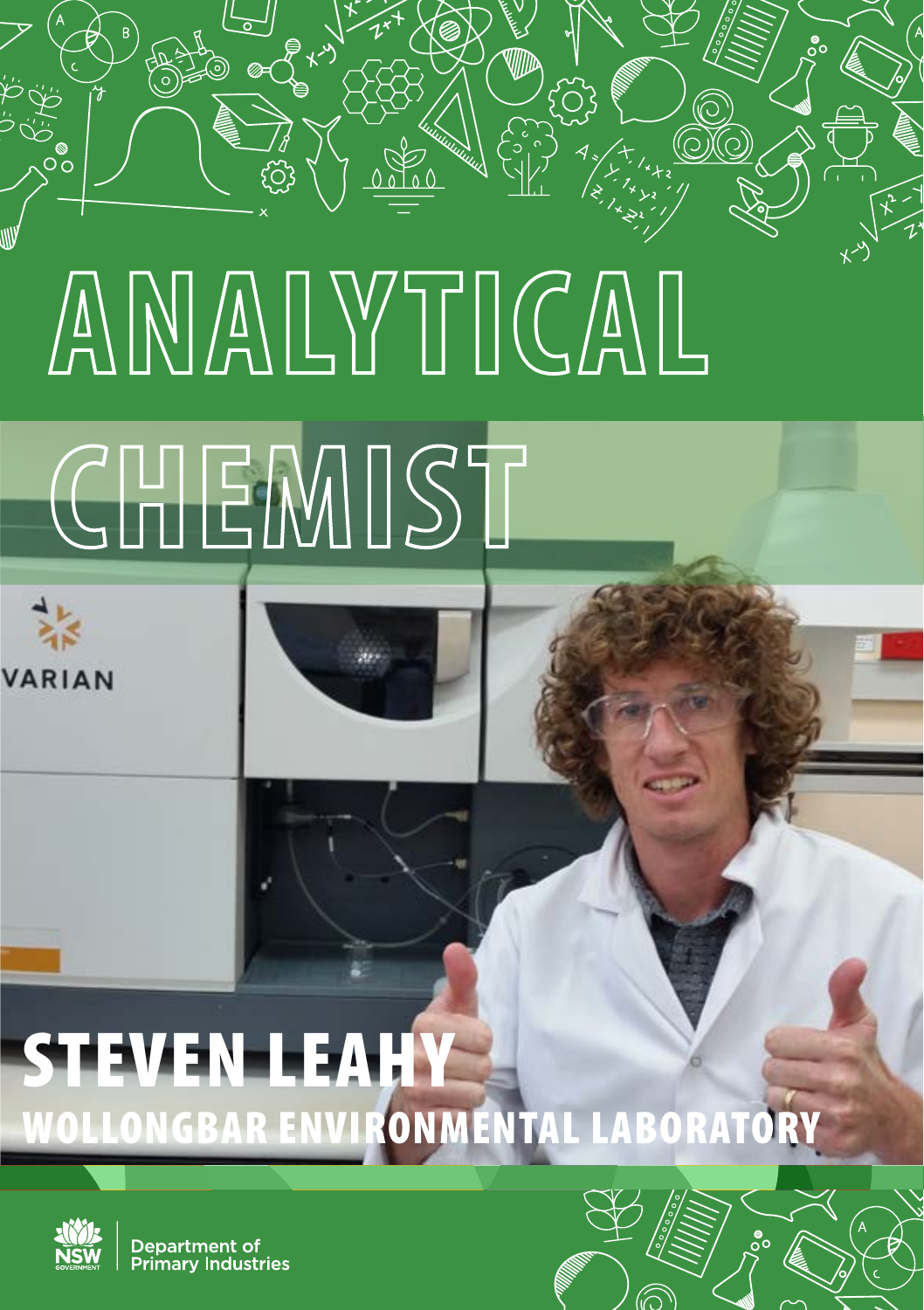#### **PURPOSE OF YOUR ROLE**

As an analytical chemist I produce accurate results for soil, water and plant tissue analysis. How does that help build stronger primary industries?

#### **How does it fit into the role of DPI?**

We work with our stakeholders in the farming community to help them understand what is happening with their soil and water. The results I produce play an integral role in quantifying the unknown concentrations of important elements in the environment.

#### **A TYPICAL DAY IN YOUR ROLE**

It can vary, I run a lot of different instrumentation. I also do other tasks that are asked of me, recently we've held field days, given presentations, we work with school groups and we go out to career workshops but my main role is in the laboratory running instrumentation and reporting results out to our clients.

#### **PERSONAL ATTRIBUTES THAT ARE USEFUL IN THIS ROLE?**

- $\blacksquare$  I am very research orientated in my thinking, very analytical. But I also get the job done it is good to be able to bounce between the two ways of operating. I think that one of my key strengths is know when to knuckle down and do the work and when to think about things and think about the big picture.
- Well the first thing that comes to mind as an analytical chemist is attention to detail. We deal with a lot of numbers and we focus on precise and accurate results. We have a rigorous quality control system in place. Sometimes it's not quite obvious something is wrong when you are dealing with a large amount of data but you have to really train yourself to notice things that don't look quite right and then question that.





#### **TRAINING / EDUCATION**

I have a Bachelor degree in Science sub-majoring in chemistry. I was fortunate to get a traineeship with CSIRO where I learnt a lot about the instrumentation in this role. It's a very important part of this role the hands-on part, you can only learn so much at Uni and as soon as you go into the workplace you get exposed to the instruments. So the degree is great, it's pretty much a standard entry into the role of a chemist but the at work part, the hands on part, on the job training is really important as well.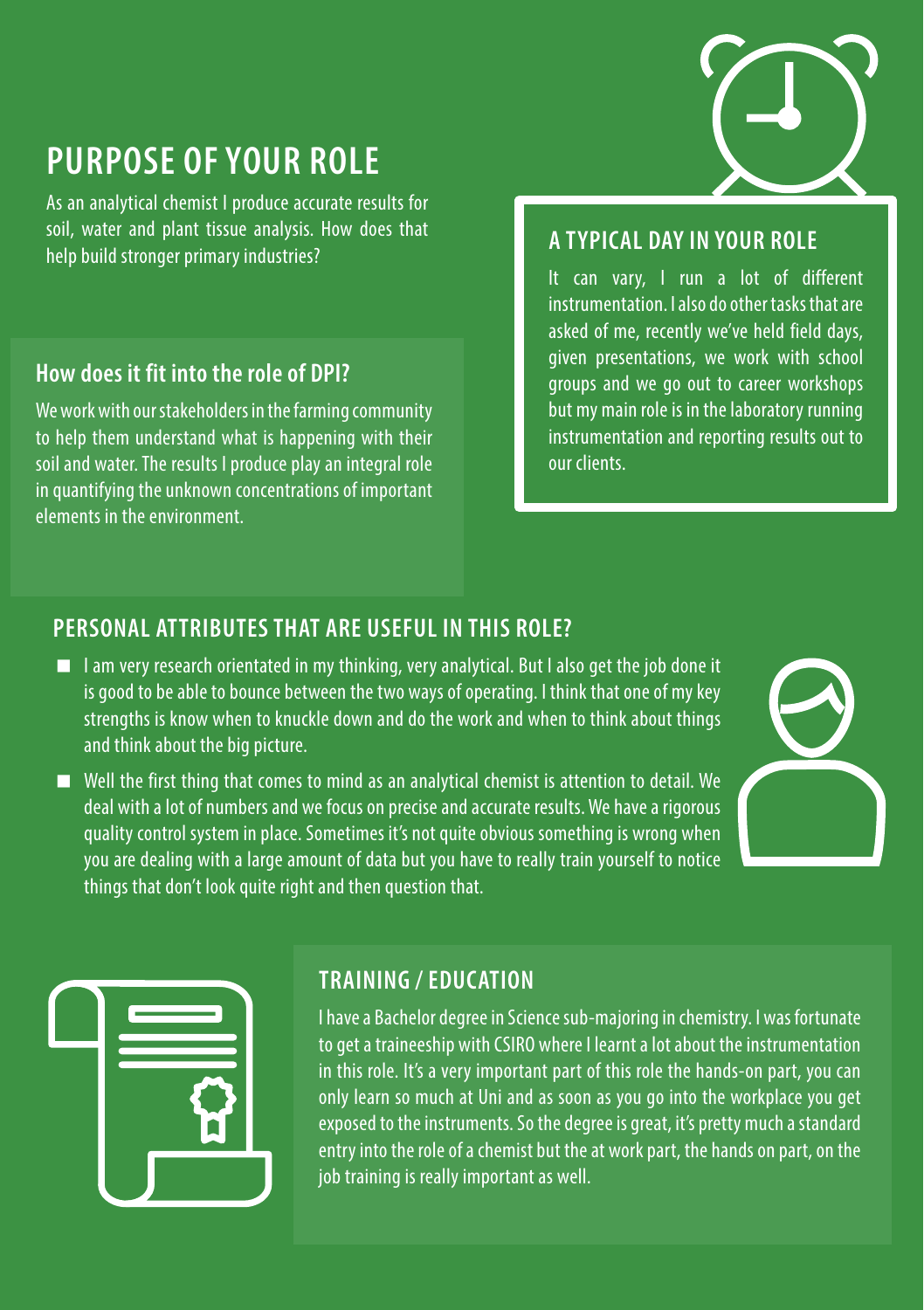*"I always have an interest in doing new and different varied things, my Honours degree was based on something I was doing for my own amusement. "*

#### **WHAT IMPACT DO YOU SEE TECHNOLOGY HAVING IN THIS FIELD IN THE NEXT 20 YEARS?**

A lot of the work we do here is automated already, and very repetitive, some of the preparation steps are very repetitive. So in 20 years I think robots will take a lot of the mundane preparation work. You will still need people to interpret the data and trouble shoot and fix problems.

I would suggest that people interested in this field should get up to speed on their coding and they also think about what the data means. It's really important to think about interpreting and presenting data. Those skills will be more important in the future than the fundamental skills of pipetting and those basics, I think they will get lost but they are still relevant at the moment.



I am just fascinated by chemistry, recently my catch phrase is 'It's like magic, but it's better it's chemistry'! It's just the way my brain works.

Cleaning up! I hate washing up and we have to be really tidy in what we do so when you are really busy it's hard to stay on top of it.

#### **DOES CREATIVITY PLAY A PART IN THIS ROLE?**

It can, method development and trying to solve the unknown, trying to solve problems. I took a year off work early in my career to do an Honours degree. I was looking at toxicants in my local area, I developed a new method and applied it to my local area.